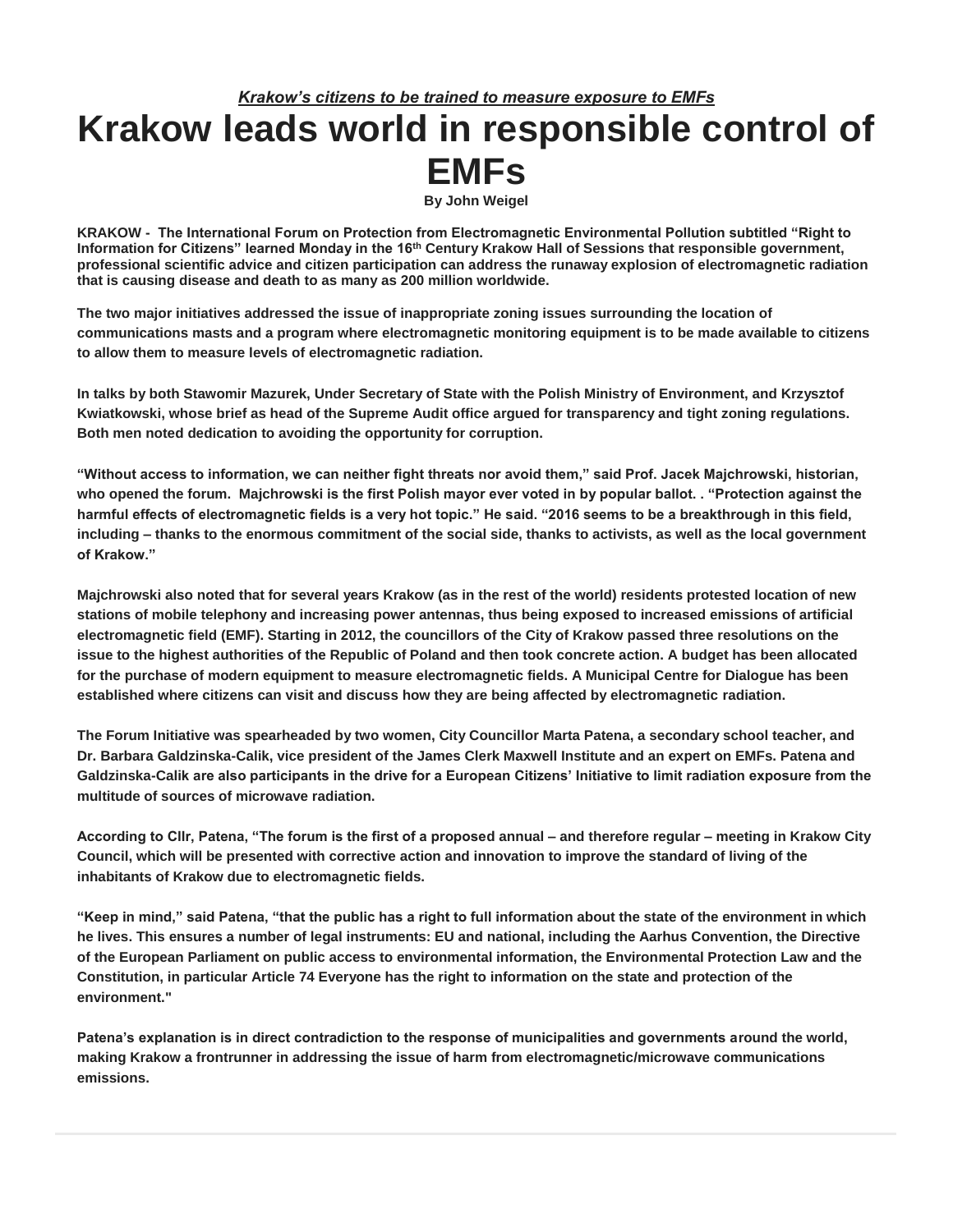## **Krakow leads the way** With microwave imaging

A major departure for a municipality's approach to electromagnetic / microwave radiation is the development of three dimensional imagery of emissions in real time to be made available to citizens.



Dr. Galdzinska-Calik holds a Ph.D. in economics with postgraduate studies in the field of Environmental and Occupational Health and Safety. She stands at the front line as the link between citizens and government in twice-monthly consultation sessions with people who are concerned about the effects of electromagnetic radiation on their health. Her involvement parallels the experience of British activist Eileen O'Connor! "We lived in a place with three big BTSs & neighbors were dying. We survived, but our daughter has become EHS." A BTS is a base transceiver station which is the hardware for wireless communications, cell phones and the *GSM* (Global System for Mobile communication).

For her, the purpose of the forum is simply "to Inform and to show Krakow's activities concerning EMF pollution."

Expert testimony in support of Krakow's activities was provided by Sissel Halmoy of Norway as president of the International EMF Alliance. Halmoy to the group, "In 1985 I was hospitalized for 14 days in an emergency unit, a total collapse with unknown condition". She was diagnosed with a virus infection of the brain. After three months she returned to work and immediately suffered a severe headache, and it was discovered that her office was built over an electrical transformer. "It was not a virus infection of the brain. It was radiation sickness," she said. "I was 'lucky', my doctor couldn´t help, but my boss was an electro engineer. He understood, and he helped me."

The International EMF Alliance (IEMFA) is supported by more than 50 independent and empirically-based scientific experts on living processes – with a multilevel, multidisciplinary health focus and collaborates with more than 100 leading life-science institutions and non-governmental organizations worldwide.

Further scientific evidence was provided by Prof. Olle Johansson, of the Karolinska Institute, Stockholm, and Prof. Dr. hab Wlodzimierz Klonowski.

Prof. Johansson discussed The Adverse Health Effects of Modern Electromagnetic Fields from Wireless Telecommunication and Prof. Klonowski discussed *Non-thermal Interactions of EMFs with Organisms.*

For further information (in Polish) regarding the Forum visit: http://krakow.pl/informacje/ 205798,48,komunikat,o\_ zanieczyszczeniach\_polami\_ elektromagnetycznymi\_podczas\_ [miedzynarodowego\\_forum\\_ ochrony\\_srodowiska.html](http://linkedin.us13.list-manage.com/track/click?u=19e497ca4e99f9a2c1ebc6663&id=eddec9c093&e=b578c4af3b)